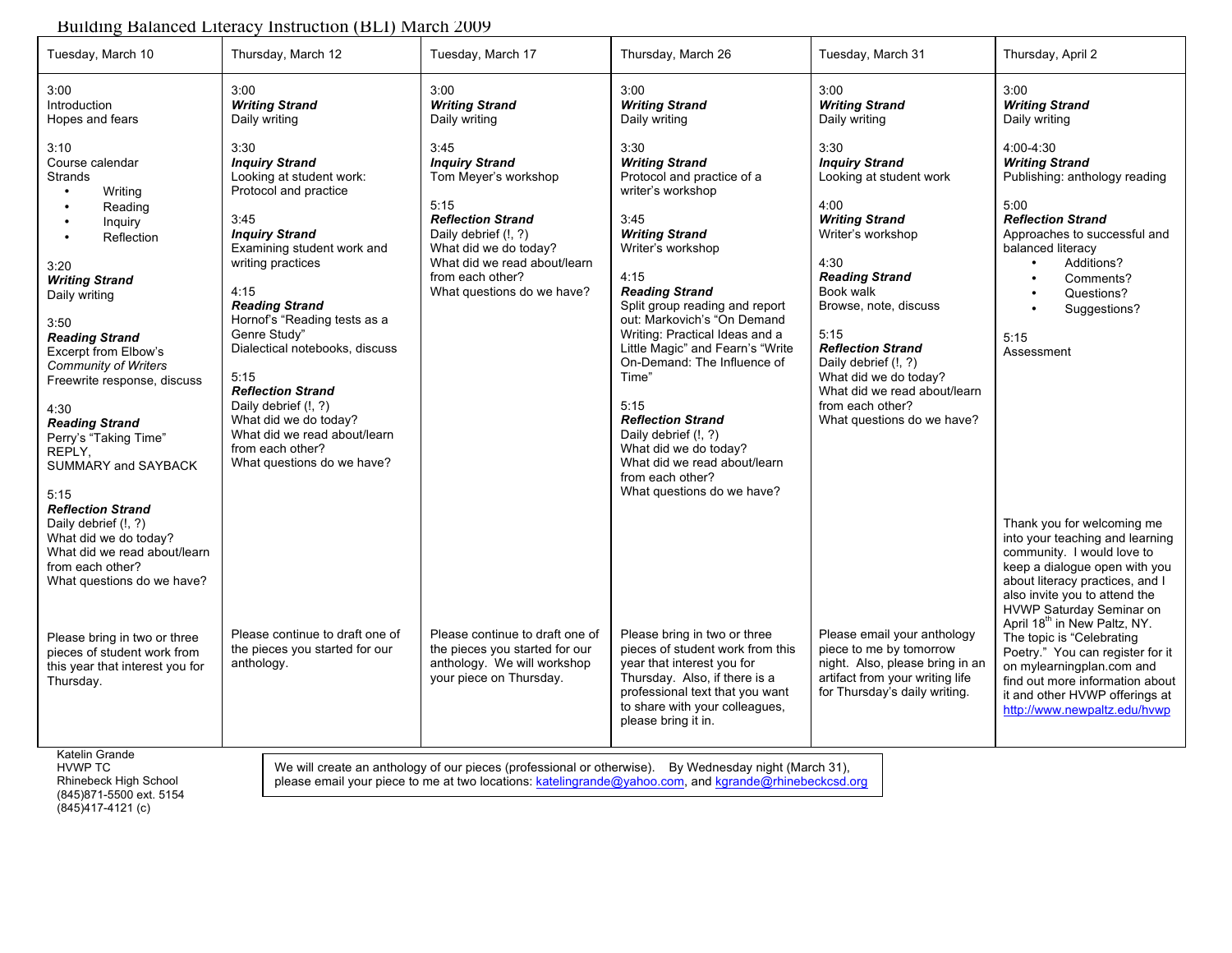## **RECORD OF LITERACY LANGUAGE/EXPERIENCES BUILT DURING BLI**

## **Questions we asked:**

How can upper elementary and other levels work together?

It must be difficult to teach with basals. How can we integrate authentic writing and reading with the use of basal texts?

How do we deal with time (balancing writing/reading purposes and testing)?

How do we deal with curriculum constraints?

Are mini-lessons always doable? When are they most effective?

What texts can we turn to as mentor texts?